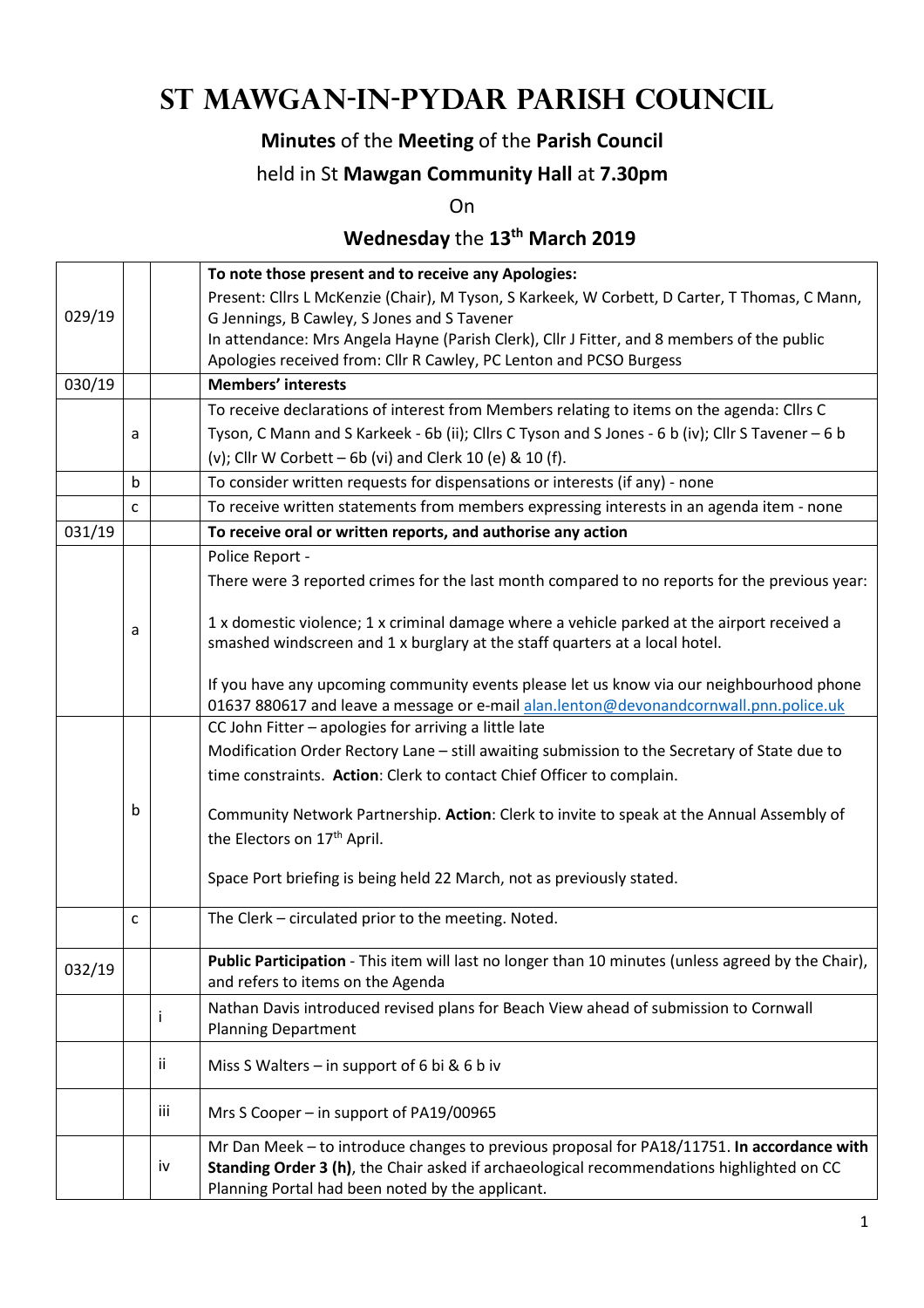|        |             |              | Minutes of the Parish Council Meeting -                                                                              |  |  |  |  |
|--------|-------------|--------------|----------------------------------------------------------------------------------------------------------------------|--|--|--|--|
| 033/19 |             |              | To Resolve that the Minutes of the meeting held on 13 <sup>th</sup> February 2019 are an accurate record             |  |  |  |  |
|        |             |              | and duly signed by the Chair.                                                                                        |  |  |  |  |
| 034/19 |             |              | <b>PLANNING</b>                                                                                                      |  |  |  |  |
|        |             |              |                                                                                                                      |  |  |  |  |
|        |             |              | Pre-App Consultation - Beach View revised plans. The Chair asked if Members' had any                                 |  |  |  |  |
| a      |             |              | comments. Cllr Corbett acknowledged the revised plans now sit on the development boundary                            |  |  |  |  |
|        |             |              | and the size of the development has been scaled down from the previous proposal.                                     |  |  |  |  |
|        |             |              | Fenestration and design details were not discussed.                                                                  |  |  |  |  |
|        | $\mathsf b$ |              | Planning - new applications - to discuss and decide on response to Cornwall Council                                  |  |  |  |  |
|        |             |              | PA19/00624. Applicant Mrs D Wilson. Proposal: Construction of dwellinghouse and garage                               |  |  |  |  |
|        |             | Ť            | accommodation. Location: Beacon House East Trevarrian TR8 4AQ. Deferred from February.                               |  |  |  |  |
|        |             |              | Cllr W Corbett proposed, and Cllr C Mann seconded, and it was resolved to object as the                              |  |  |  |  |
|        |             |              | proposal was not considered as 'rounding off', as defined in the Cornwall Local Plan.                                |  |  |  |  |
|        |             |              | Cllrs C Tyson, C Mann and S Karkeek left the room at this juncture                                                   |  |  |  |  |
|        |             |              | The Chair requested that Standing Order 3(e) was suspended to allow Mrs Cooper to provide                            |  |  |  |  |
|        |             |              | a visual phot montage which better illustrated the South Western elevation of PA19/00965.                            |  |  |  |  |
|        |             |              | Standing Order 3(e) was re-instated.                                                                                 |  |  |  |  |
|        |             |              | PA19/00965. Applicant Mr Jon Cooper. Proposal Construction of extensions and alterations,                            |  |  |  |  |
|        |             | ii           | plus detached garage. Location: Hylton Lanvean St Mawgan. Deferred from February. Cllr W                             |  |  |  |  |
|        |             |              | Corbett proposed, and Cllr S Jones seconded, and it was resolved to defer to await the                               |  |  |  |  |
|        |             |              | outstanding Conservation and Tree Officers' report. Cllr B Cawley abstained.                                         |  |  |  |  |
|        |             |              | Cllrs C Tyson, C Mann and S Karkeek returned to the room                                                             |  |  |  |  |
|        |             |              | PA18/11275. Applicant: Mr Chris Williams. Proposal: Application for a lawful development                             |  |  |  |  |
|        |             |              | certificate for existing use of land as 15no camping pitches Location: The Granary Retorrick Mill                    |  |  |  |  |
|        |             |              | Newquay. Cllr Corbett advised that Lawful Use applications were a matter of evidence of                              |  |  |  |  |
|        |             | iii          | previous use rather than planning judgment. In this case, it was resolved that, no member of                         |  |  |  |  |
|        |             |              | the PC being able to corroborate the applicant's assertion of the long-term use maintained, the                      |  |  |  |  |
|        |             |              | PC acknowledge that fact whilst suggesting that the evidence to support the claim was                                |  |  |  |  |
|        |             |              | insufficient.                                                                                                        |  |  |  |  |
|        |             |              | Cllrs C Tyson and S Jones left the room at this juncture                                                             |  |  |  |  |
|        |             |              | The Chair requested clarification of the boundary from the Agent during the discussion of the<br>following proposal. |  |  |  |  |
|        |             |              | PA18/09327. Applicant: Mr A Williams. Proposal: Outline planning permission with some                                |  |  |  |  |
|        |             |              | matters reserved for residential development up to 3 houses (inc Affordable Housing)                                 |  |  |  |  |
|        |             |              | Location: The Shed Ox Lane St Mawgan TR8 4EU. Proposed by Cllr W Corbett and seconded                                |  |  |  |  |
|        |             | iv           | by Cllr C Mann and it was resolved that whilst this might be supported under Cornwall Local                          |  |  |  |  |
|        |             |              | Plan Policy 9 development, the PC reserve their position in order to determine Cornwall                              |  |  |  |  |
|        |             |              | Community Land Trust's opinion.                                                                                      |  |  |  |  |
|        |             |              | Cllrs C Tyson and S Jones returned to the room and Cllr S Tavener left the room at this                              |  |  |  |  |
|        |             |              | juncture                                                                                                             |  |  |  |  |
|        |             |              | PA19/01468. Applicant Mr Steve Tavener Sun Haven Valley Ltd. Proposal: Use of land for the                           |  |  |  |  |
|        |             | $\mathsf{V}$ | stationing of 15 static holiday caravans and 15 holiday lodges, provision of access and car                          |  |  |  |  |
|        |             |              | parking (re-submission of Application No. PA17/09687). Location: Land East of Sun Haven                              |  |  |  |  |
|        |             |              | Valley Caravan Park Mawgan Porth. Proposed by Cllr W Corbett and seconded by Cllr D Carter                           |  |  |  |  |
|        |             |              | and it was resolved to defer until the result of the Judicial Review is known.                                       |  |  |  |  |
|        |             |              | Cllr S Tavener returned to the room and Cllr W Corbett left the room at this juncture                                |  |  |  |  |
|        |             |              | PA18/11751. Applicant: Mr Nick Robertson. Proposal: Change of land use from unused field to                          |  |  |  |  |
|        |             | vi           | domestic curtilage. Construction of garage/store and tennis court. All to serve Polgreen Manor.                      |  |  |  |  |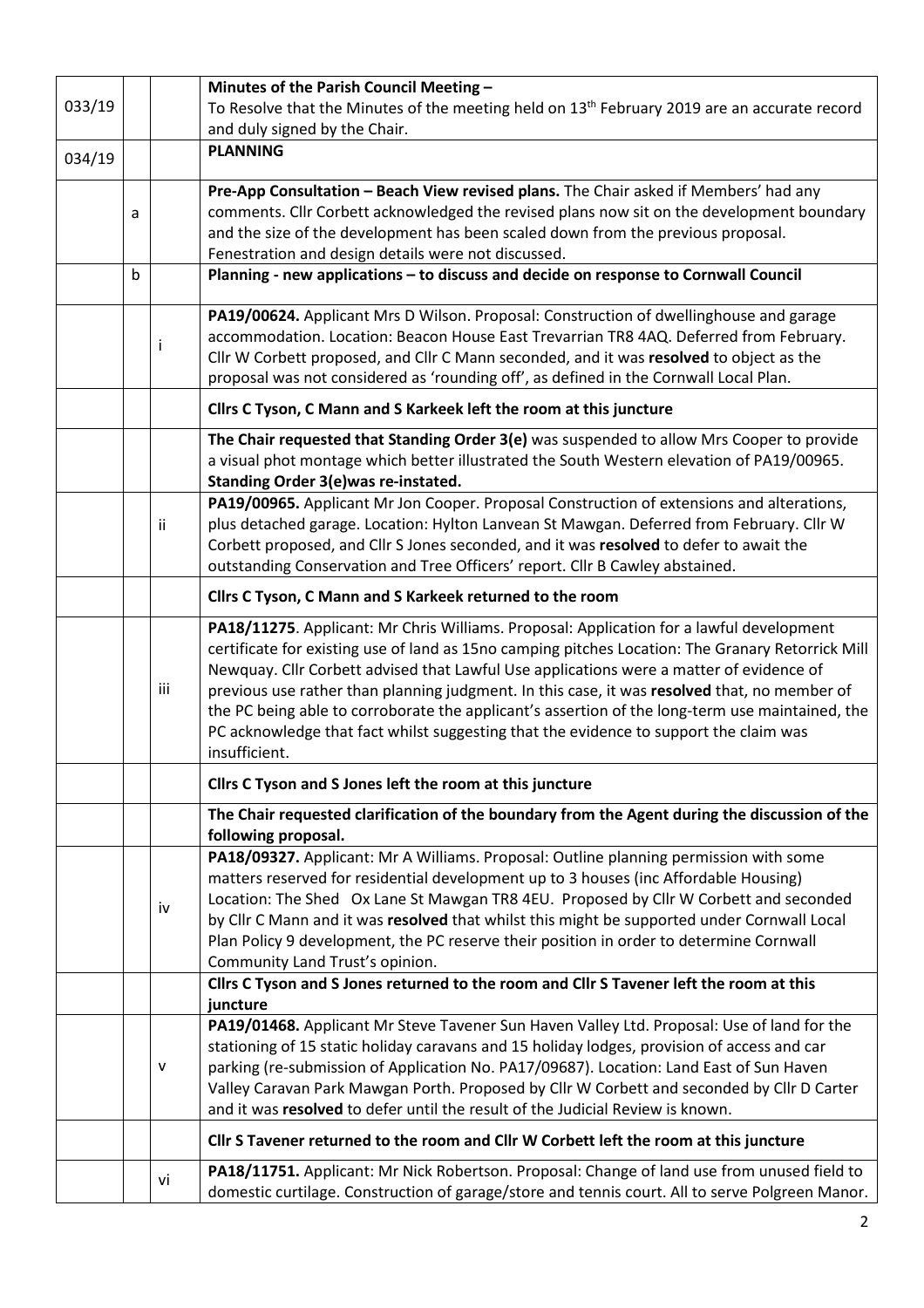|                                       |   |     | Location: Polgreen Manor Polgreen St Mawgan. Proposed by the Chair, Cllr L McKenzie and<br>seconded by Cllr C Tyson and resolved no objection, as the question of curtilage has been                                                                                                                                                                                                                                                                  |  |  |  |  |
|---------------------------------------|---|-----|-------------------------------------------------------------------------------------------------------------------------------------------------------------------------------------------------------------------------------------------------------------------------------------------------------------------------------------------------------------------------------------------------------------------------------------------------------|--|--|--|--|
|                                       |   |     | addressed but to note the Historic Environment Planning (Archaeology) recommendations.                                                                                                                                                                                                                                                                                                                                                                |  |  |  |  |
|                                       |   |     | Cllr W Corbett returned to the room                                                                                                                                                                                                                                                                                                                                                                                                                   |  |  |  |  |
|                                       | C |     | To consider planning applications received before meeting: none received                                                                                                                                                                                                                                                                                                                                                                              |  |  |  |  |
|                                       | d |     | To note Advices and Decisions by Cornwall Council:                                                                                                                                                                                                                                                                                                                                                                                                    |  |  |  |  |
|                                       |   |     | PA19/00329 Decided not to make a TPO (TCA apps). Applicant: Diocese of Plymouth.<br>Proposal: Removal of trees in a conservation area. Location: Presbytery Lanherne Carmelite<br>Convent St Mawgan TR8 4ER. Noted.                                                                                                                                                                                                                                   |  |  |  |  |
|                                       |   | ii  | PA18/09588 APPROVED Applicant: Ms Alisha Buck. Proposal: Change of use of field (non-<br>agricultural) to allow erection of glamping holiday pods, with associated pedestrian access<br>paths and drainage. Location: Land North East of The Travellers Rest Trevarrian TR8 4AQ.<br>Noted.                                                                                                                                                            |  |  |  |  |
| Received after the Agenda was posted: |   |     |                                                                                                                                                                                                                                                                                                                                                                                                                                                       |  |  |  |  |
|                                       |   | iii | PA18/10850 APPROVED Applicant: Dr Fiona Dod. Location: Barn East of Gluvian Flamank Farm<br>Mawgan Porth Newquay Cornwall TR8 4AW Proposal: Outline application with some matters<br>reserved for replacement of existing building with one live/work (self-build). Noted.                                                                                                                                                                            |  |  |  |  |
|                                       |   | iv  | PA19/00212 - Applicant Mr Richard Rawlings. Proposal: Removal of condition 3 (agricultural<br>occupancy) of C2/89/01541 - Erection of farmhouse and garage. Location: Sea Breezes<br>Mawgan Porth-5-day protocol for Local Councils notice. Proposed by Chair, Cllr L McKenzie<br>and seconded by Cllr C Tyson and it was resolved to choose option 1 of the protocol for Local<br>Councils and accept the Case Officer's recommendation for refusal. |  |  |  |  |
|                                       |   |     |                                                                                                                                                                                                                                                                                                                                                                                                                                                       |  |  |  |  |
|                                       |   |     | Enforcement- new case and decisions - none.                                                                                                                                                                                                                                                                                                                                                                                                           |  |  |  |  |
|                                       | e |     | The Chair directed that Standing Order 3 (e) be suspended at this stage to allow Cllr W<br>Corbett to approach CC J Fitter of ongoing Enforcement concerns. Action: CC J Fitter will<br>inform Enforcement and liaise with the Clerk. Standing Order 3 (e) was reinstated.                                                                                                                                                                            |  |  |  |  |
| 040/19                                |   |     | WORKING GROUPS - to receive reports (if any), and agree any necessary action and<br>expenditure:                                                                                                                                                                                                                                                                                                                                                      |  |  |  |  |
|                                       |   |     | Amenities - Notification of play area inspection in April for St Mawgan-in-Pydar Parish Council.<br>To approve cost of £68.50+VAT. Proposed by Cllr C Tyson and seconded by Cllr D Carter and<br>resolved to approve. A report had been previously circulated by Cllr L McKenzie, lead of the                                                                                                                                                         |  |  |  |  |
|                                       | a |     | Amenities Working Group that included: The installation of the play area fence, worn surface<br>under the junior swing is scheduled for repair at the end of March, rota - swing - stiff, issues<br>with toilets, tree by the entrance to the playground. Action: Clerk to write to the owner of the<br>tree amid resident concerns of overhanging heavy branches near the ford footpath and<br>playground gate                                       |  |  |  |  |
|                                       |   |     | Defibrillator - to approve termination of AED Locators as current service provider and approve<br>Duchy defibrillators as the service provider at Merrymoor Inn, Mawgan Porth at a cost of<br>£160+vat per year for the annual monitoring fee and a one off set up fee of £125. Proposed by                                                                                                                                                           |  |  |  |  |
|                                       |   |     | Cllr G Jennings and seconded by Cllr C Tyson and resolved to approve.<br>St Mawgan toilets - to approve the application for a grant to Denzell Downs Community<br>Benefit Fund in the sum of £7269.00. Proposed by Cllr C Tyson and seconded by Cllr S Tavener<br>and resolved to approve.                                                                                                                                                            |  |  |  |  |
|                                       |   | ii. | Burial Ground - no report.                                                                                                                                                                                                                                                                                                                                                                                                                            |  |  |  |  |
|                                       |   | iii | St Mawgan Community Hall - matters arising - no report. Action: item to be kept on<br>forthcoming Agendas                                                                                                                                                                                                                                                                                                                                             |  |  |  |  |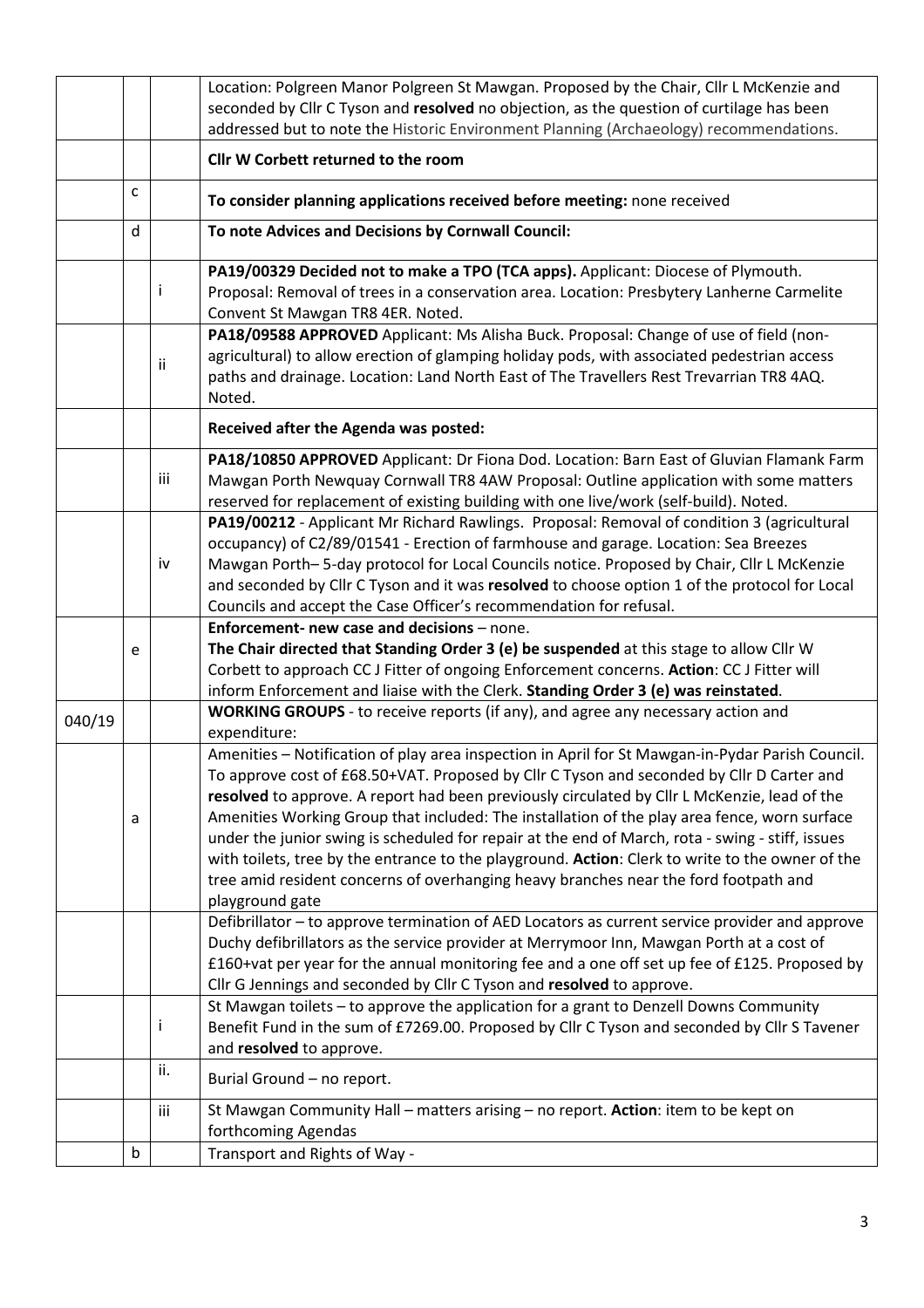|        |                                                                                       |     | Waymark signage - item suggested by Ms Donna Charlesworth for footpath St Mawgan                                                                              |  |  |  |  |
|--------|---------------------------------------------------------------------------------------|-----|---------------------------------------------------------------------------------------------------------------------------------------------------------------|--|--|--|--|
|        |                                                                                       | -1  | 409/20/1 to Mawgan Porth 409/31/1 & 2 and 409/33/1. Action: Clerk to investigate<br>possibilities and report at next meeting.                                 |  |  |  |  |
|        |                                                                                       |     | Local Maintenance Partnership 2019-20 - to accept CC revised offer and confirm acceptance                                                                     |  |  |  |  |
|        |                                                                                       | Ϊİ. | for the cutting of Public Rights of Way. Proposed by Cllr S Tavener and seconded by Cllr W                                                                    |  |  |  |  |
|        |                                                                                       |     | Corbett and resolved to accept.                                                                                                                               |  |  |  |  |
|        | C                                                                                     |     | Beach and Environment - no report                                                                                                                             |  |  |  |  |
| 041/19 |                                                                                       |     | <b>REPORTS FROM MEETINGS:</b>                                                                                                                                 |  |  |  |  |
|        | a                                                                                     |     | none                                                                                                                                                          |  |  |  |  |
| 042/19 |                                                                                       |     | To note and discuss (if appropriate) the correspondence received since the last meeting and                                                                   |  |  |  |  |
|        |                                                                                       |     | any associated actions and expenditure:                                                                                                                       |  |  |  |  |
|        |                                                                                       |     | Polling District & Polling Places Arrangements - to note and respond. Noted. Action: Clerk to                                                                 |  |  |  |  |
|        | a                                                                                     |     | acknowledge the PC is content with the proposed arrangements of St Mawgan Community Hall                                                                      |  |  |  |  |
|        |                                                                                       |     | and Mawgan Porth Village Hall as venues for Polling Places.                                                                                                   |  |  |  |  |
|        | $\mathbf b$                                                                           |     | CNA SOS - noted                                                                                                                                               |  |  |  |  |
| 043/19 |                                                                                       |     | <b>FINANCE and LEGISLATION:</b>                                                                                                                               |  |  |  |  |
|        | a                                                                                     |     | To note any income received: Bank Interest £2.03, Hinton - £150, Grant of Exclusive Right of<br>Burial £300, G Guerreri re-open of grave space - £320. Noted. |  |  |  |  |
|        | $\mathsf b$                                                                           |     | Scheduled Grants 2019 - to consider grant applications received.                                                                                              |  |  |  |  |
|        |                                                                                       |     | Cornwall Air Ambulance Trust - £200 towards the new helicopter appeal. Proposed by Cllr C                                                                     |  |  |  |  |
|        |                                                                                       | i   | Mann and seconded by Cllr C Tyson and resolved to award.                                                                                                      |  |  |  |  |
|        | C                                                                                     |     | Internal Control - 6-month check undertaken by Cllr T Thomas. To note. Noted.                                                                                 |  |  |  |  |
|        |                                                                                       |     | Accounts - to approve invoices for payment and sign cheques at the end of the meeting                                                                         |  |  |  |  |
|        | d                                                                                     |     | (list circulated prior to the meeting). Proposed by Cllr W Corbett and seconded by Cllr C Tyson                                                               |  |  |  |  |
|        |                                                                                       |     | and resolved to approve (Schedule of Payments features on page 5).                                                                                            |  |  |  |  |
|        |                                                                                       |     | The Clerk left the room at this juncture. Minutes taken by the Chair for e & f                                                                                |  |  |  |  |
|        | e                                                                                     |     | Clerk's Salary - to approve NALC pay scale increase commencing April 2019. Proposed by Cllr S                                                                 |  |  |  |  |
|        |                                                                                       |     | Tavener and seconded by Cllr S Jones and resolved to approve.                                                                                                 |  |  |  |  |
|        | $\mathsf{f}$                                                                          |     | Pension Regulator - to approve statutory duty of Clerk's re-enrolment. Proposed by Cllr C<br>Mann and seconded by Cllr D Carter and resolved to approve.      |  |  |  |  |
|        |                                                                                       |     | The Clerk returned to the room                                                                                                                                |  |  |  |  |
|        |                                                                                       |     | In accordance with Standing Order $3(x)$ , the Chair proposed that the meeting be extended to                                                                 |  |  |  |  |
|        |                                                                                       |     | finish the business on the Agenda, and it was resolved to do so. The remaining member of                                                                      |  |  |  |  |
|        |                                                                                       |     | the public left the room at this juncture.                                                                                                                    |  |  |  |  |
|        |                                                                                       |     | Exempt Business: To Resolve to invoke Standing Order 3(d) that in accordance with Public                                                                      |  |  |  |  |
|        | Bodies (admission to meetings (Act 1960 as amended by S100 Local Government Act (LGA) |     |                                                                                                                                                               |  |  |  |  |
| 044/19 |                                                                                       |     | 1972, the press and the public be excluded from the meeting during the consideration of the                                                                   |  |  |  |  |
|        |                                                                                       |     | following matters on the grounds that they may involve the likely disclosure of exempt                                                                        |  |  |  |  |
|        |                                                                                       |     | information.<br>Footpath Contract April 2019 - end of March 2020. Two expressions of interest and quotes                                                      |  |  |  |  |
|        |                                                                                       |     | were received. In accordance with Financial Regulation 11.1 (d) it was proposed by Cllr S                                                                     |  |  |  |  |
|        | a                                                                                     |     | Tavener and seconded by Cllr C Mann and resolved to appoint Mr S Plant for a period of one                                                                    |  |  |  |  |
|        |                                                                                       |     | year.                                                                                                                                                         |  |  |  |  |
|        |                                                                                       |     | The member of the public returned to the room                                                                                                                 |  |  |  |  |
|        |                                                                                       |     | Notice of items for the next Agenda:                                                                                                                          |  |  |  |  |
| 045/19 |                                                                                       |     | (note – no decisions can be taken on any item raised under this heading)                                                                                      |  |  |  |  |